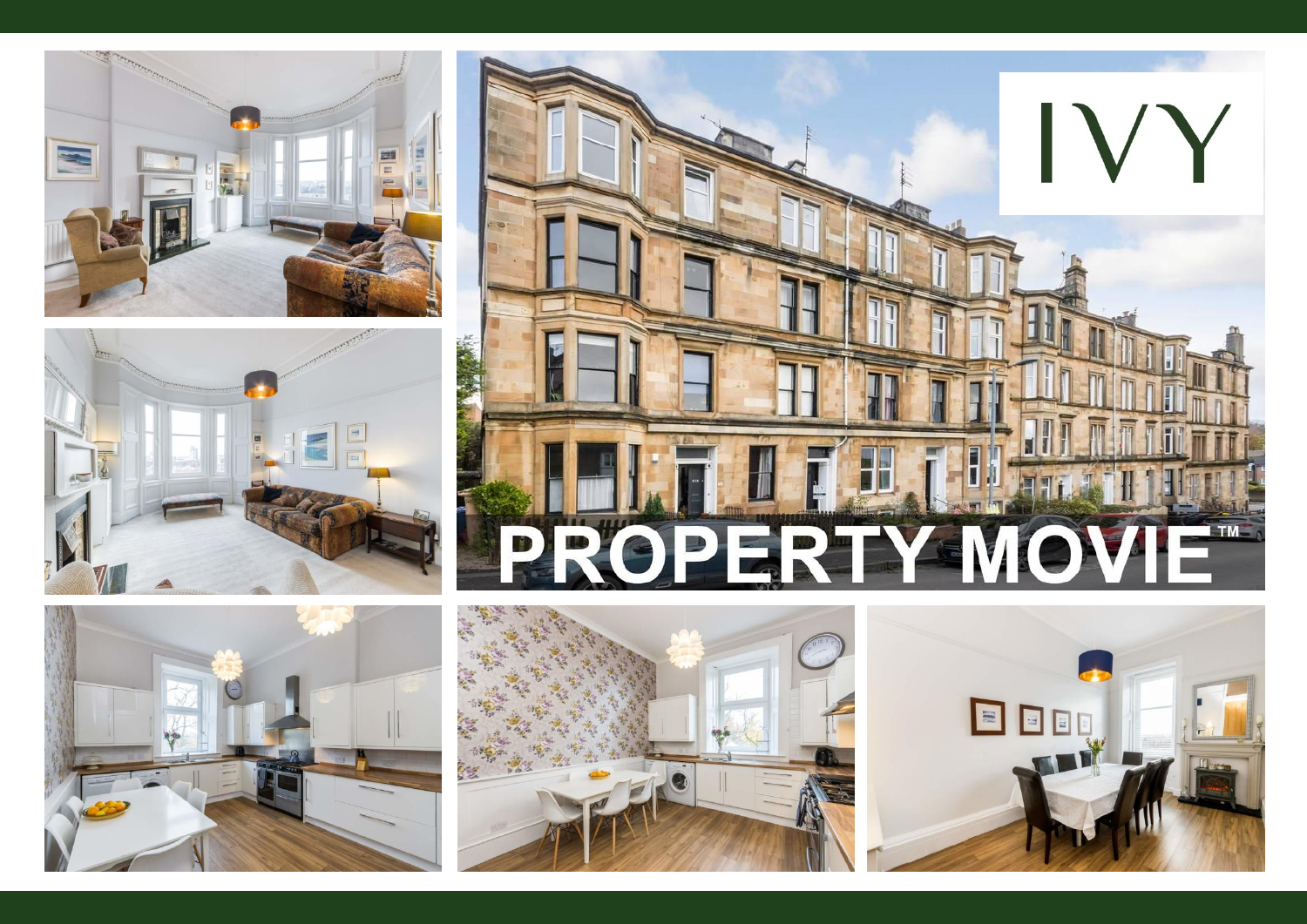





## Offers Over £259,000

3/1 12 Laurel Street Thornwood Glasgow G11 7QR

EPC Rating D

BEAUTIFULLY PRESENTED 3 BEDROOM TOP FLOOR BLONDE SANDSTONE TENEMENT FLAT WITH SUPERB OPEN VIEWS AND NATURAL LIGHT SET IN THE LEAFY WEST END DISTRICT OF THORNWOOD.

Locally there is a superb selection of supermarkets from M&S to Sainsburys & Morrisons with further extensive shopping at the Crow Road Retail Park and local shopping on Dumbarton Road. There are several cafes, restaurants and bars in close proximity at nearby Broomhill Cross, Partick and Hyndland and Partick Interchange offers Tube, trains for Glasgow city centre and Edinburgh direct and a bus terminal. Glasgow University, Gartnavel & the Southern General [QEUH] are all nearby as is Byres Road and the expressway for routes to M8/M74/M77 and the Clyde Tunnel.

The building is entered via security entry and the communal close is smart and tidy. The accommodation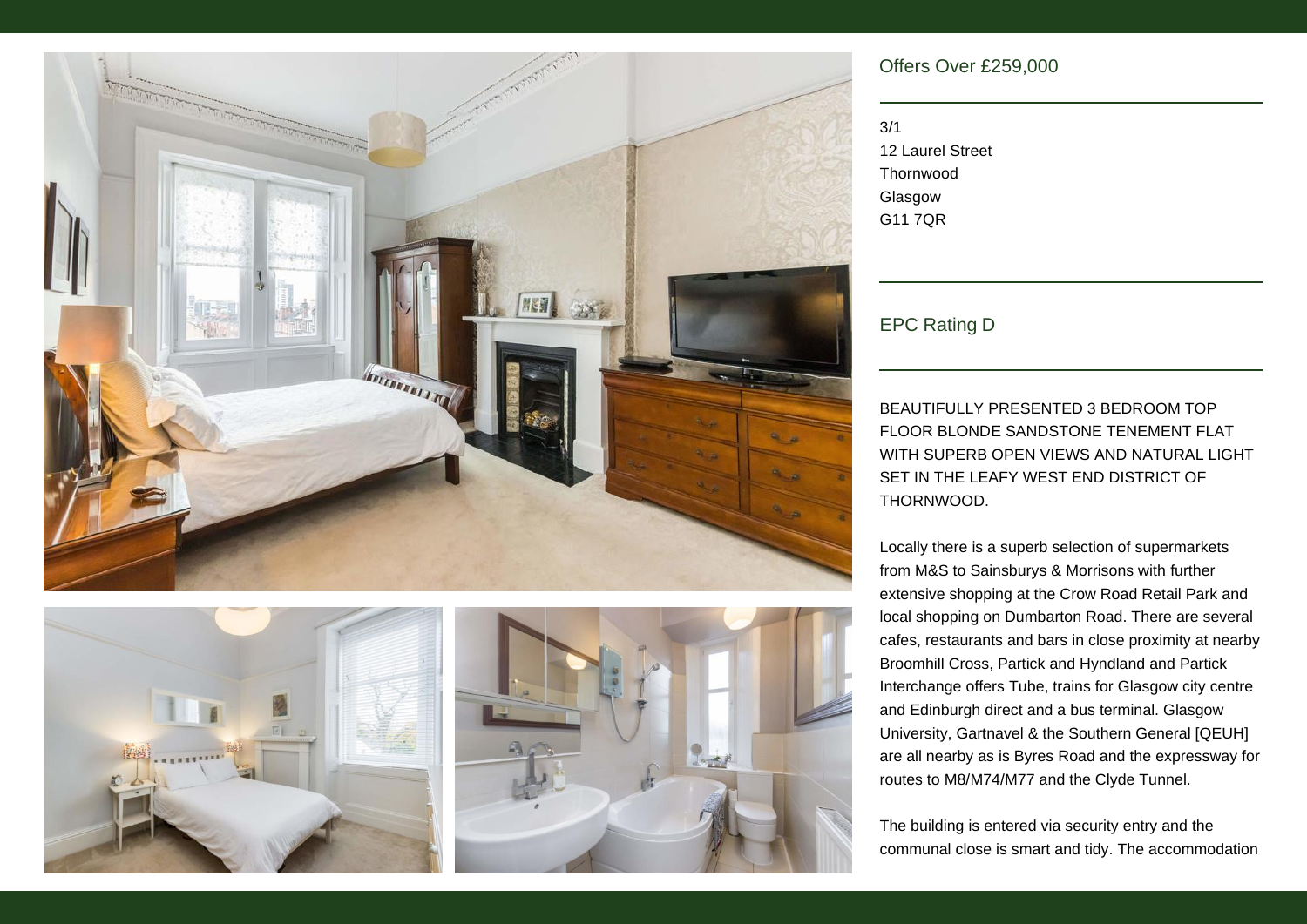





comprises; spacious reception hall which currently hosts a piano and benefits from a storage cupboard, impressive formal lounge with spacious storage cupboard [which is currently operating as a home office], feature fireplace and open views across the west end [which are as good at night as they are during the day], spacious dining kitchen with large picture window to the rear with views to Cross Park, half height wall panelling and feature wall, master bedroom with twin window formation, open views, feature fireplace and large storage cupboard, bedroom 2 [currently operating as a large dining room] enjoys similar open views and a feature fireplace, bedroom 3 is situated to the rear, is well proportioned and has views to Cross Park and to complete the layout there is a stylish 3 piece bathroom with over-bath shower. The property has gas central heating and double glazing and presents as a fabulous family home with great proportions and open views.

The space and natural light together with the central location will give this large top floor apartment broad appeal.

Great flat, great location.